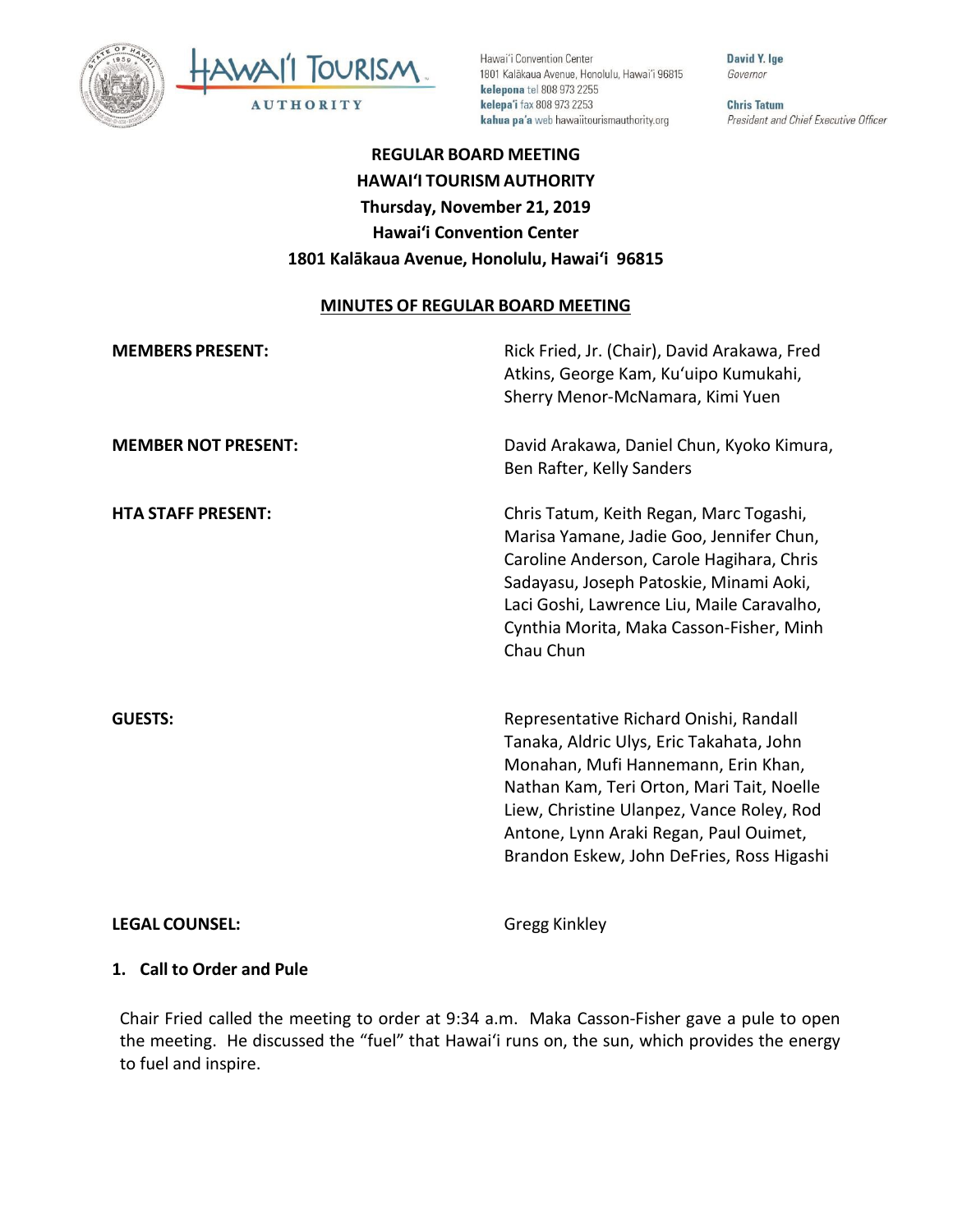#### **2. Approval of Minutes of the October 31, 2019 Board Meeting**

Chair Fried requested a motion to approve the meeting minutes from the October Board meeting. George Kam made a motion, which was seconded by Ku'uipo Kumukahi. The motion was unanimously approved.

# **3. Report of Permitted Interactions at an Informational Meeting or Presentation Not Organized by the Board Under HRS § 92-2.5(c)**

Chair Fried asked the Board whether there were any permitted interactions to report, and there were none.

#### **4. Report Relating to Staff's Implementation of HTA's Programs During October 2019**

CEO Chris Tatum thanked Laci Goshi and the rest of the HTA staff for their work on the Fall Tourism Update. Mr. Tatum noted that HTA just finished a deal to sponsor a UH-Japan Nitaidai University of Japan volleyball game February 26-28, 2020 which will provide exposure in a key market and supports the University of Hawaii.

Mr. Tatum said that HTA held Sex Trafficking seminars on from Oʻahu, Kaua'i, and Hawai'i Island, and discussed participant survey responses.

Mr. Tatum said that he also had an opportunity to speak at Campbell High School. He said they will be working on doing more outreach to high schools.

## **5. Overview Update on HTA's Partnership with the University of Hawaii, Shidler Business College, School of Travel Industry Management and the Ho'oilina Scholarship Program**

Chair Fried announced that, due to scheduling issues, agenda items 5 and 6 would be switched in the order. He introduced the Dean Vance Roley of Shidler Business School and Mufi Hannemann to provide an update on the partnership between HTA and University of Hawai'i (UH). Mr. Hannemann discussed the Hawai'i Tourism Ho'oilina Scholarship Program. Dean Roley is the dean of Shidler and the interim dean of the School of Travel Industry Management (TIM). Mr. Hannemann thanked the legislature for its support with the program. He said that eight of the scholarships will be for UH Manoa, two will be for UH West Oʻahu, and two will be for community college students. Mr. Hannemann discussed the details of the program, which are also contained in the Board packet.

Dean Roley noted that the goal is to reestablish the TIM school as one of the top travel industry management programs in the United States. Dean Roley discussed the Direct Admit Program and the cohort format of the scholarship. Mr. Arakawa asked whether the scholarship was limited to public school students. Dean Roley replied that the scholarship is available to all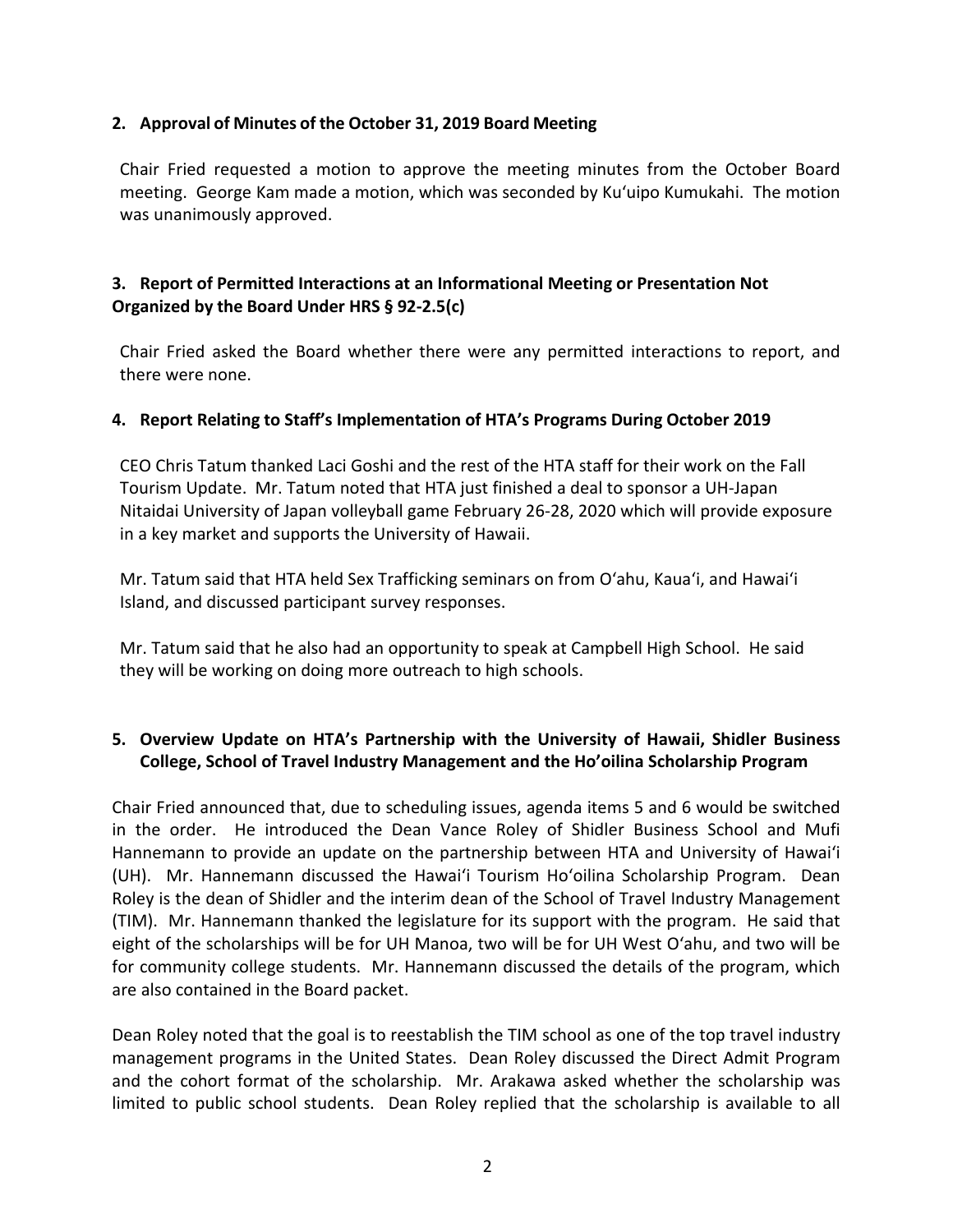Hawai'i school students. Ms. Kumukahi asked whether there was a Hawaiian program for the TIM scholarship. Dean Roley said that there is currently one class at the TIM school on Hawaiian but that there are classes throughout the campus focusing on Hawaiian culture.

# **6. Presentation by the State Department of Transportation Airports Division on Improvement Projects Currently Underway and Scheduled to Occur Throughout the State**

Chair Fried introduced Ross Higashi to discuss developments with the State of Hawai'i Department of Transportation Airports Division. Mr. Higashi provided an update on the airport's capital improvement projects, which were also contained in the Board packet. Mr. Higashi began the presentation with background information about the airports. He noted that the Hawai'i Airports System is self-supporting. Approximately half of all revenue is from airline payments and the other half is from concession revenues and other nonairline revenue.

Among the major projects Mr. Higashi discussed, he said that at the Daniel K. Inouye International Airport construction of a new Mauka concourse is underway. The new 250,000 square foot terminal is scheduled for completion on December 2020, with a construction cost of \$310 million. The intent is to alleviate the traffic between 10 a.m. and 2 p.m. during the day, and open up gates in the Ewa concourse. A consolidated rental car facility is also being constructed. The project began in July 2016 and is expected to be completed in October 2021, for a construction cost of \$340 million. The airport is also updating terminal and roadway signage, which expected to be completed in December 2019, for a construction cost of \$31 million. Mr. Higashi stated that construction is also underway to renovate and enlarge 52 public restrooms in Terminal 2. The project is estimated for completion in March 2021, for a cost of \$22 million.

Randy Tanaka asked when the airport portion of the rail would be completed. Mr. Higashi responded that HART has not provided a firm completion date, but there will be a station at the airport. Mr. Higashi said he believed that it would be completed in the next 1.5 years. Mr. Higashi then discussed improvements at the Kahului Airport including the new rental car facility, an enclosed walkway connecting holdrooms, and bathroom renovations. Mr. Higashi also discussed the improvements at the Ellison Onizuka Kona International Airport at Keahole. Those improvements include a terminal modernization, a new Federal Inspection Services facility, and an all-hazard, multi-agency training facility. At the Hilo International Airport, the airport is undergoing restroom renovations and enclosing open areas of the second floor of the existing arcade building. At the Lihue Airport, construction will be done to enlarge hold rooms to increase ticketing and queuing space.

Fred Atkins asked if there were any plans for additional gates at the Kaua'i airport. Mr. Higashi says there are currently eight gates and there is interest from Southwest Airlines, but there are no current plans for new gates. He noted that each capital improvement project must be approved by the airlines because these improvements are paid for by the airlines. Mr. Atkins noted that there have been more direct flights to Kaua'I and asked how the scheduling is determined. Mr. Higashi said that gate plans are changed every year but the airport ultimately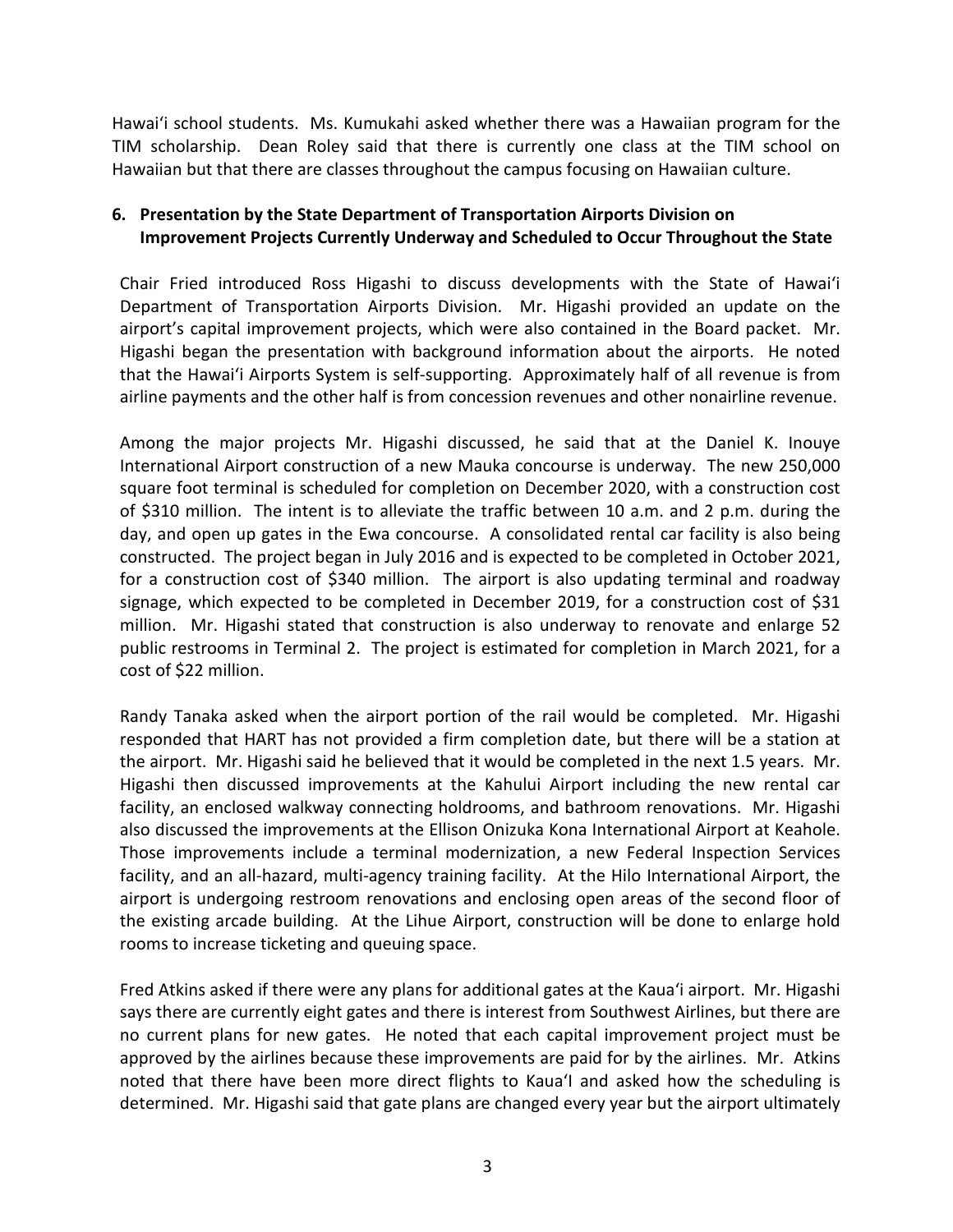controls the uses of the gates.

Mr. Arakawa asked whether Mr. Higashi had any insight on having an airport corporation. Chair Fried noted that for three years the airlines have lobbied heavily for a corporation but that they are getting frustrated. Mr. Higashi said that the Airports Division has studied different airports and only three are still public - Maryland, Alaska, and Hawaii. He said that they have tried hard to get the legislation passed but it was stonewalled based on the issue of procurement. He said that they have approval from the Senate but are having trouble with the House. He said he believes the corporation would be able to get things done sooner than later. The Airports Division is trying to be proactive and created a pilot program with the state procurement officer to address some of these issues. He noted that the HRS and procurement code are rigid, and the protest process can delay a project for up to a year. He also noted that the legislature is only open five months a year but a Board could meet every month or whenever there was a special project that needed approval. Mr. Higashi said that a Board that could meet regularly would help things get approved outside the four-month legislature window. He said that there is inconsistency when there is momentum that is disrupted by a new administration that appoints new leadership.

Ms. Menor-McNamara asked whether the airport workforce falls under the Airports Divison and who trains those employees. Mr. Higashi responded that there is a visitor information program to greet visitors, staffed by state employees. Mr. Tatum asked whether the security was state or contracted and whether they received hospitality training. Mr. Higashi said that they do get hospitality training. Ms. Menor-McNamara noted that many are contracted but asked which are specifically state employees. Mr. Higashi said that maintenance, accounting, personnel, operations, and controllers are all state employees.

Chair Fried asked about what his sense is on when the rail will be completed so that people can use it to get to the airport. Mr. Higashi responded that they meet with HART monthly and he expects it will be completed in a year and half.

Chair Fried announced a break in the meeting at 10:48 a.m. Chair Fried resumed the meeting at 11:03 a.m.

## **7. Presentation, Discussion and Action on HTA's Financial Reports for October 2019**

Chair Fried announced that agenda item 10 would be taken out of order. Keith Regan discussed HTA's budget, which was contained in the Board packet. Mr. Regan pointed out the detailed budget allocations, by category. He noted that significant funds were reallocated to Hawaiian culture, Kuku Ola and Aloha 'Āina programs. Mr. Regan also noted that the back of the CEO report included a list of the all the contracts that were issued. He noted that HTA continues to receive its monthly TAT allocation, which goes into the Tourism Special Fund and the Convention Enterprise Special Fund. HTA also received an allocation of about \$481,000 in investment income which is made up of the investment revenue that the State is holding. It is interest earned, not money that is budgeted. HTA does not know how much revenue is going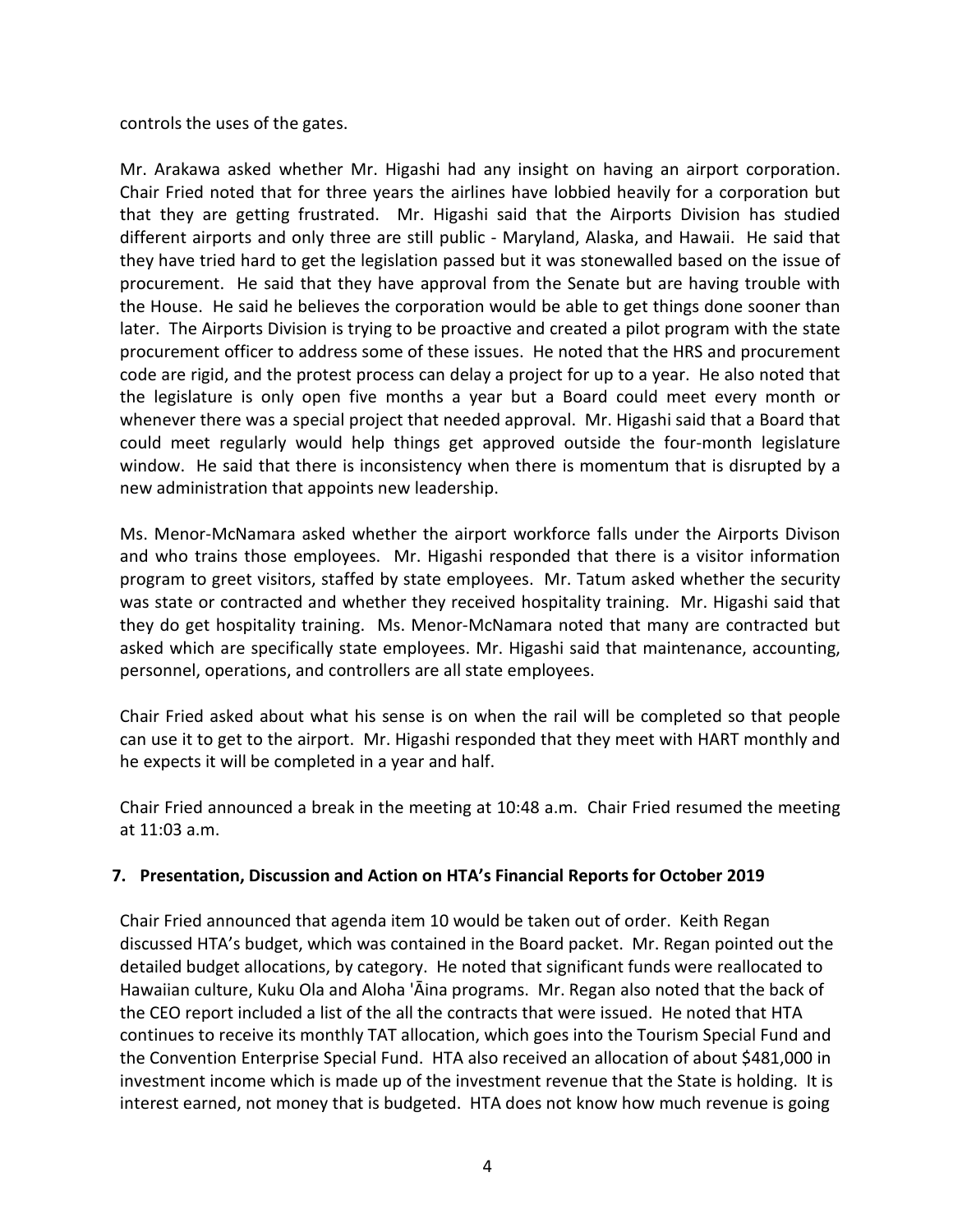to be earned until it is given to HTA.

Mr. Arakawa asked where the money is being invested, and Mr. Regan responded that he did not know. Mr. Regan added that \$5 million is set aside in the emergency fund, which can only be utilized with the approval of the Governor. Mr. Atkins asked about the potential \$3.5 million carryover and whether that was above line item expenditures. Marc Togashi said that that carryover are funds outside of the budget that they anticipate being able to use in the next fiscal year. Mr. Tatum said that HTA has a maximum that they are allowed to spend every year and that \$3.5 million is over above the maximum. Mr. Regan requested a motion to approve the budget. Ms. Kumukahi made the motion and Kimi Yuen seconded the motion. The budget was unanimously approved.

# **8. Update on the Royal Hawaiian Groin Construction to Begin in January 2020**

Chair Fried introduced Dolan Eversole to discuss comprehensive improvement efforts in Waikiki. Mr. Eversole is a faculty member at UH through a program at Sea Grant, a national network affiliated with NOAA, which does outreach and education related to coastal issues.

Mr. Eversole began by discussing the background of the Waikīkī Beach Special Improvement Zone. He also discussed the Waikīkī Beach Management Plan, a comprehensive vision for Waikiki Beach. He discussed the Waikīkī Beach Economic Valuation Study through the UH Department of Economics. The estimated economic value of Waikīkī Beach is \$2 billion per year. Mr. Eversole noted that a Waikīkī Beach Community Advisory Committee was recently created, which helps to identify priorities for stakeholders and community members. The Committee is diverse and helps to identify issues in the area. Some of the major concerns of the Committee were erosion, wave run-up, and structural damage. The specific areas of concern were Halekulani Hotel, Royal Hawaiian Hotel, and Kuhio Beach. The legislature has appropriated \$10 million to DLNR for Waikīkī capital improvement projects. Mr. Eversole pointed out that the money is not earmarked for a particular project. The first two projects Mr. Eversole discussed, which are already approved and underway, are the Kuhio Beach sandbag groin project and the Royal Hawaiian Groin project. The sandbag groin is meant to be a temporary solution for about 20 years before a more permanent solution is developed and implemented.

Mr. Eversole noted that the Royal Hawaiian Groin is a critical area and is in urgent need of repair. It is estimated to cost \$2.5 million. The Waikīkī Improvement district is committed to funding half of it. The expected beginning date is spring 2020. The project is expected to last two to three months and will involve beach closures. Mr. Eversole also discussed beach maintenance, stating that the last time sand was brought in was 2012. He said that something needs to be done about every 10 years as maintenance.

Chair Fried recommended that Board members could reach out to Mr. Eversole for further questions.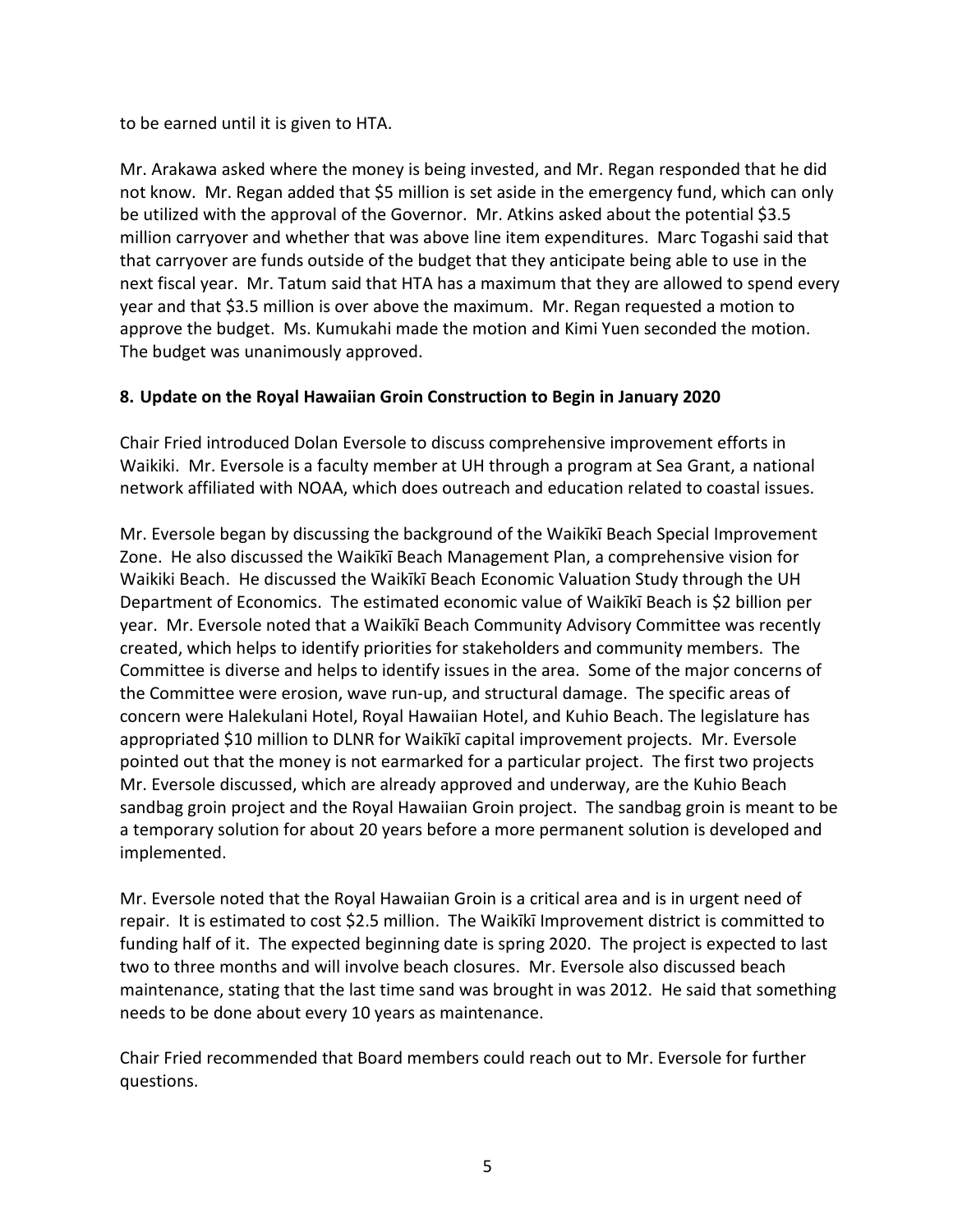#### **9. Presentation by Paul Oiumet of the DestinationNEXT Report**

Chair Fried introduced Paul Oiumet to discuss the DestinationNEXT Report, which was also contained in the Board packet. Mr. Ouimet explained that there are two parts to DestinationNEXT: 1) the futures study which is an overview of trends and strategies for destination organizations worldwide, and 2) the destination model. Mr. Ouimet said that they have determined that there were two critical success factors for any destination: 1) how strong the destination is from a product standpoint, and 2) how much community support and engagement there is for tourism.

DestinationNEXT used ten variables to assess destination strength and ten variables for community support. Mr. Ouimet said that they compared the results for about 225 destinations from around the world. DestinationNEXT did assessments in June including live assessments on each island. Mr. Ouimet said that Hawai'i has an abundance of attractions, but has a very low infrastructure score. Another significant piece is that each category of stakeholders had similar perceptions of community alignment. Mr. Ouimet discussed Hawaii's scores compared to the industry average. Hawai'i received good scores for convention facilities but low scores for mobility and access and on communication and internet infrastructure. Mr. Ouimet said that to elevate a destination requires community support to address infrastructure issues.

Chair Fried asked what effect the improvements at the airport might have. Mr. Ouimet said the airport is a critical piece of infrastructure so those improvements will improve the situation. He noted that he used to work for a firm that did airport planning, and he believes that the US airport system has not kept pace with other nations. Privatization and publicprviate partnerships are innovative ways to create more funding and equity for improving airports, with a great emphasis on commercialization and spending more time on passenger experience. Mr. Kam asked who the top three destinations are. Mr. Ouimet responded that Sydney, Australia is a successful destination in both leisure and business, Vancouver, Canada, and Denver, Colorado.

Mr. Atkins asked about the assessment tools DestinationNEXT uses and asked Mr. Ouimet to explain the three different categories. Mr. Ouimet said that they try and get industry leaders, business leaders, community leaders, and government leaders to provide input. In this case, DestinationNEXT did not survey meeting planners but focused on industry leaders and community leaders. Mr. Arakawa asked what Hawai'i needs to do to get better. Mr. Ouimet explained that in the futures study, DestinationNEXT identified areas that destinations need to improve: destination stewardship, community alignment, and digital conversion. Mr. Ouimet said that he believes Hawai'i should be more proactive about sustainability issues and communicate it on a consistent basis with local residents.

Chair Fried called a break at 12:23 p.m. for lunch. The meeting resumed at 12:42 p.m.

## **10. Presentation and Discussion of Current Market Insights and Conditions in Hawai'i and**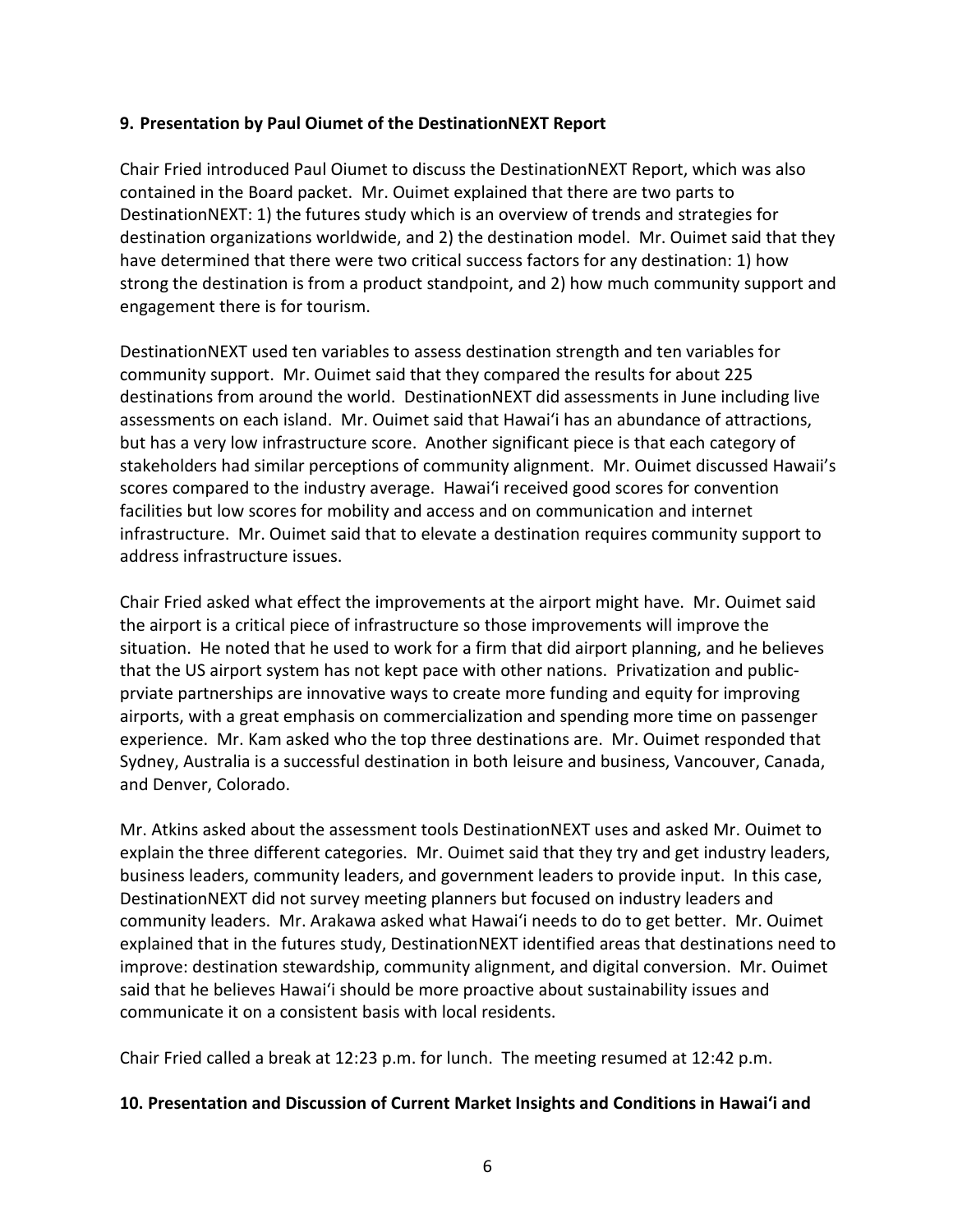## **Key Major Hawai'i Tourism Markets, Including the United States, Japan, Canada, Oceania, Other Asia, Europe, and Cruise**

Chair Fried recognized Jennifer Chun to present an update on current market insights and conditions. Ms. Chun stated that, due to scheduling the Board meeting early in the month, the visitor statistic reports were not available yet. Ms. Chun discussed global market insights and said that she would provide October statistics at next month's meeting.

Mr. Higashi asked about the source of HTA's data. Ms. Chun says that they look at four surveys, including flights coming from the US mainland, surveys of visitors as they are leaving at the end of their trip, island departure surveys, and cruise surveys. Ms. Chun noted that they print about 9 million forms, receive about 4 million forms back, and there are about 7 million visitors, so response is very good. She thanked Mr. Higashi for the carrier reports that HTA receives directly from DOT. Ms. Yuen asked whether HTA compares the load carrier reports with the surveys.

Mr. Arakawa noted that tourism officials from Japan sat down with DBEDT to discuss visitor statistics and Ms. Chun was able to explain visitor statistics to them.

Chair Fried stated that Hawai'i is hosting the Davis Cup in March 2020 and the draw will be at 12pm on Sunday to see who the United States will play and determine whether the event will be held in Hawaii. He said there is about a 60% chance that it will come to Hawaii. Mr. Arakawa asked about the other David Cup venues and whether they were outdoor or indoor courts. Chair Fried responded that most of them were indoor. Mr. Arakawa asked whether Hawai'i should consider creating a larger outdoor arena. Chair Fried said that has been discussed.

## **11. Update on the Status of the 2018 Audit Action Plan**

Chair Fried acknowledged Mr. Regan to provide an update on the status of the 2018 Audit Action Plan. Mr. Regan said that they have circulated a draft letter to the Attorney General's office relating to administrative costs, and are close to finishing the last piece of the audit action plan.

#### **12. Report of the Strategic Plan Investigative Committee's Activities**

Chair Fried introduced Ms. Yuen to provide an update on the Strategic Plan Investigative Committee's Activities. She said that they will hold a meeting on December 5<sup>th</sup> and they will bring the draft plan to the December Board meeting. Mr. Arakawa asked how much of the plan is new and whether the plan could be reviewed and approved in a single meeting. Ms. Yuen said that technically they have to post and give a recommendation at one meeting and it has be accepted at a separate meeting.